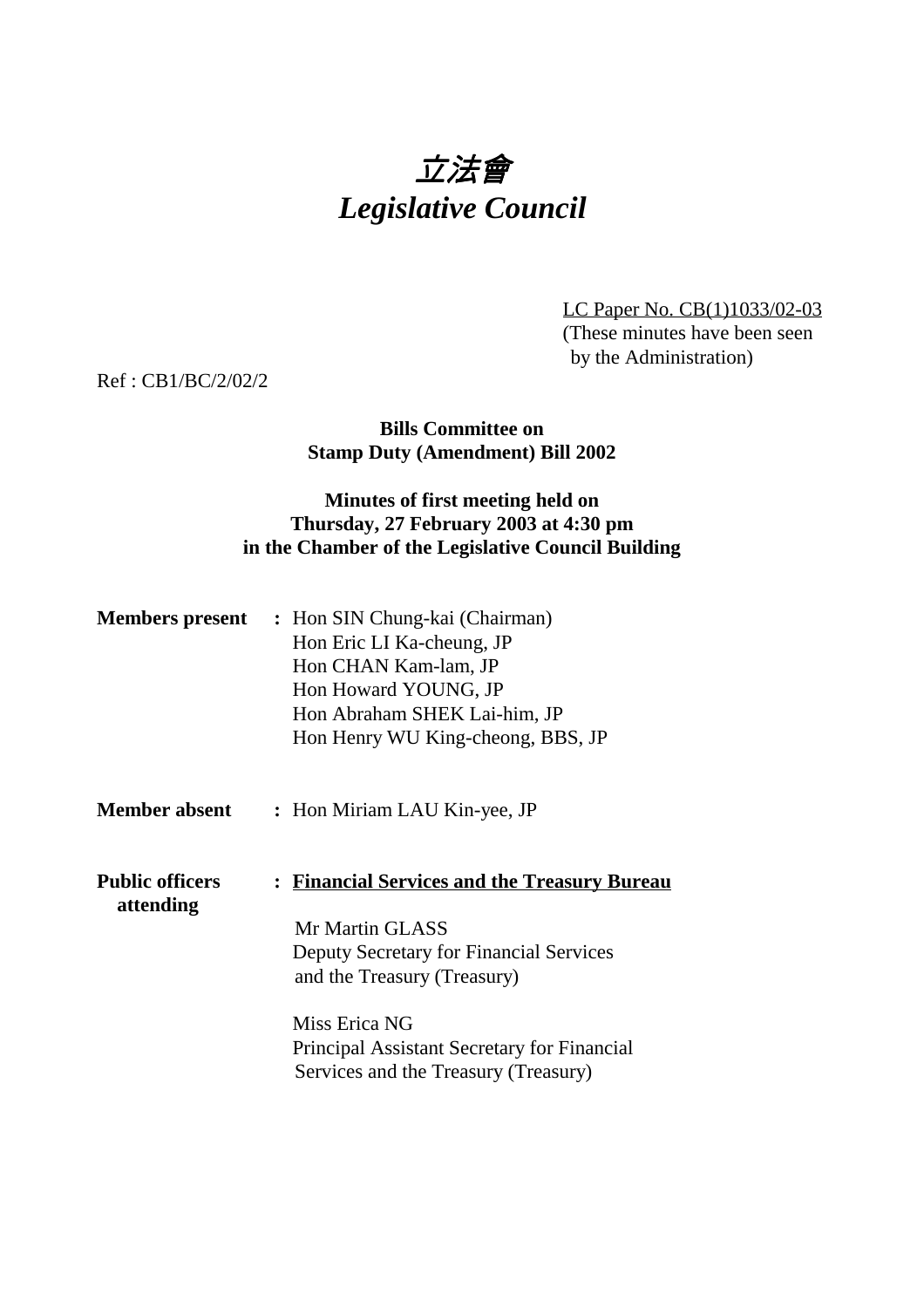### **Inland Revenue Department**

Mr LUK Nai-man Deputy Commissioner

Mrs CHU WONG Lai-fun Acting Assistant Commissioner

Mr Richard LEUNG Chief System Manager

Miss WONG Tsui-ling Senior Superintendent of Stamp Office

#### **Department of Justice**

Ms Lonnie NG Senior Government Counsel

| <b>Clerk in attendance :</b> Mr LAW Kam-sang |                                 |  |
|----------------------------------------------|---------------------------------|--|
|                                              | <b>Deputy Secretary General</b> |  |

**Staff in attendance :** Miss Monna LAI Assistant Legal Adviser 7

> Ms Cindy CHENG Senior Assistant Secretary (1) 4

Action

#### **I. Election of Chairman**

Mr Eric LI, the Member who had the highest precedence in the Council among members of the Bills Committee present at the meeting, presided at the election of the Chairman.

2. Mr LI invited nominations for the chairmanship. Mr Howard YOUNG nominated Mr SIN Chung-kai and the nomination was seconded by Mr Eric LI. Mr SIN accepted the nomination.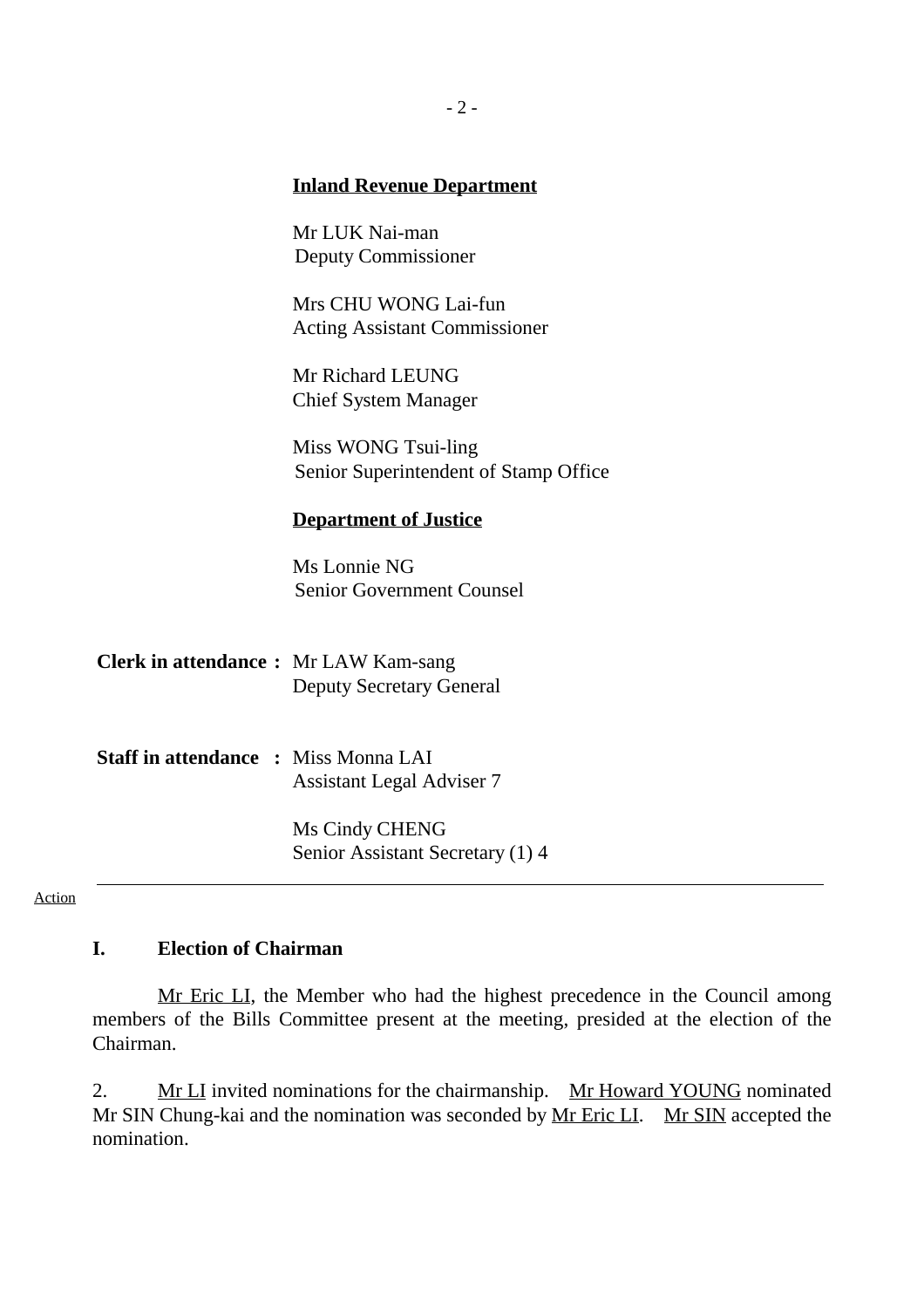3. There being no other nomination, Mr SIN Chung-kai was declared elected as Chairman of the Bills Committee. Mr SIN then took over the chair.

# **II. Meeting with the Administration**

4. The Bills Committee noted the following papers :

| (a) LC Paper No. CB(3)189/02-03                   | $-$ The Bill                                                                                                              |
|---------------------------------------------------|---------------------------------------------------------------------------------------------------------------------------|
| (b) FIN $4/2306/00$ issued on<br>29 November 2002 | - The Legislative Council Brief                                                                                           |
| (c) LC Paper No. LS 19/02-03                      | The Legal Service Division Report                                                                                         |
| (d) LC Paper No. CB $(1)$ 960/02-03 $(01)$        | - Letter dated 9 December 2002<br>from Assistant Legal Adviser 7 to<br>the Administration                                 |
| (e) LC Paper No. CB $(1)$ 960/02-03 $(02)$        | - Reply dated 12 December 2002<br>from<br>the<br>Administration<br>to<br><b>Assistant Legal Adviser 7</b>                 |
| (f) LC Paper No. CB(1) 960/02-03(03)              | - Marked-up copy of the<br>Bill<br>prepared by the Legal Service<br>Division                                              |
| (g)LC Paper No. CB(1) $2152/01 - 02(03)$          | - Panel on Financial Affairs paper<br>Method<br>'New<br>of<br>Stamping<br>Without Presentation of Original<br>Instrument' |
| (h) LC Paper No. CB(1) 86/02-03                   | - Extract from minutes of the Panel<br>on Financial Affairs meeting on<br>19 July 2002                                    |
| (i) LC Paper No. $CB(1)960/02-03(04)$             | - Letter dated 24 February 2003<br>from the Financial Services and<br>the Treasury Bureau                                 |
| (j) LC Paper No. $CB(1)960/02-03(05)$             | Letter dated 24 February 2003<br>from Assistant Legal Adviser 7 to                                                        |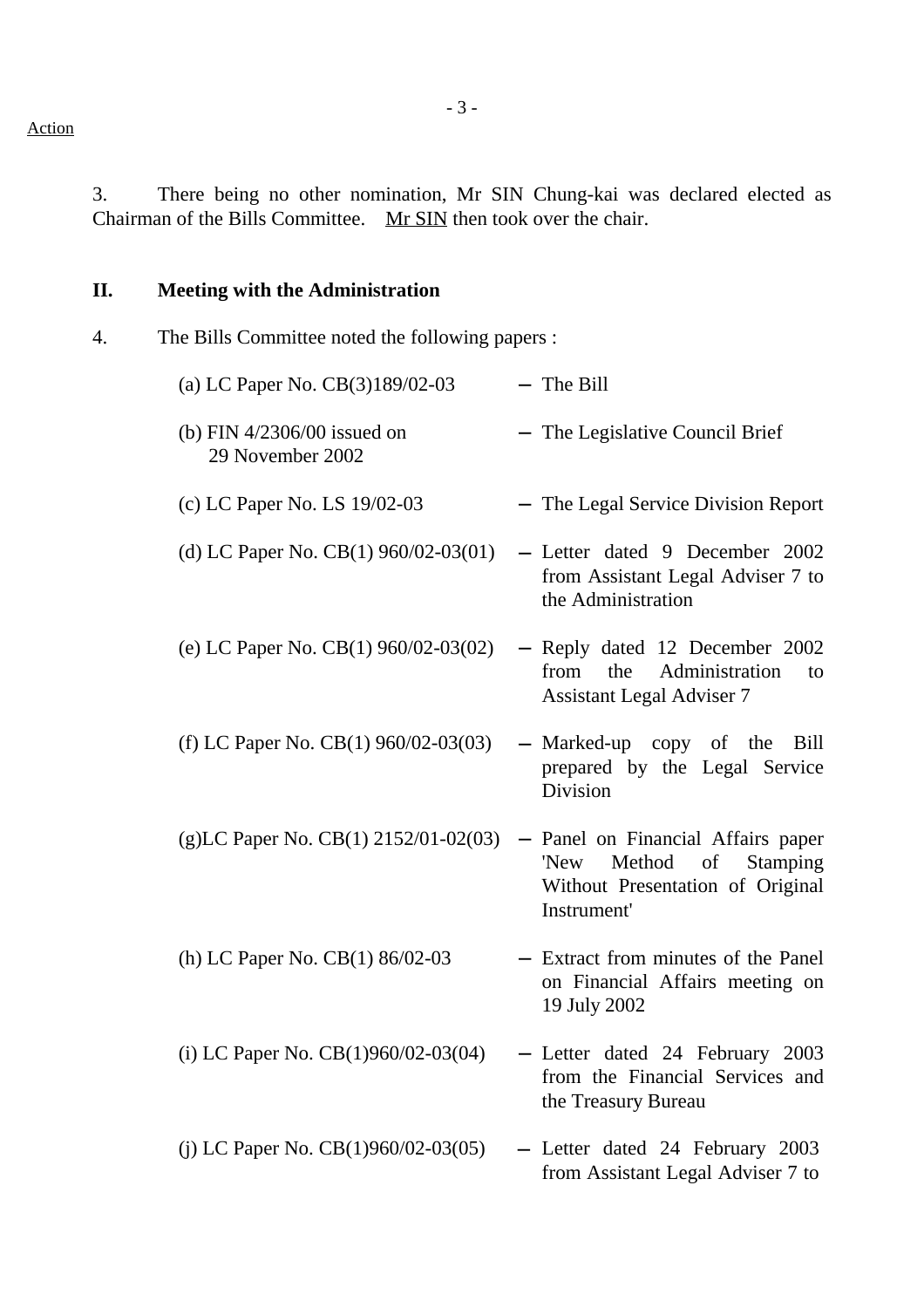Action

- 4 -

the Administration

# (k) LC Paper No. CB(1)1018/02-03(01) − Letter dated 27 February 2003 from the Financial Services and the Treasury Bureau to the Assistant Legal Adviser 7

5. Members raised questions on the alternative system of stamping. (Index of proceedings in **Appendix**).

- Clerk 6. The Bills Committee decided to ask the nine organizations named in the letter at para 4(i) above and the Estate Agents Authority whether they wished to make any written representations to the Bills Committee on the Bill and to send representatives to appear before the Bills Committee at its next meeting.
- Admin 7. The Administration was requested to make a presentation comparing the existing stamping system with the alternative electronic system of stamping at the next meeting.

## Date of next meeting

8. Members agreed that the next meeting would be held on Thursday, 20 March 2003 at 2:30 pm.

## **III. Any other business**

9. There being no other business, the meeting ended at 5 pm.

Council Business Division 1 Legislative Council Secretariat 14 March 2003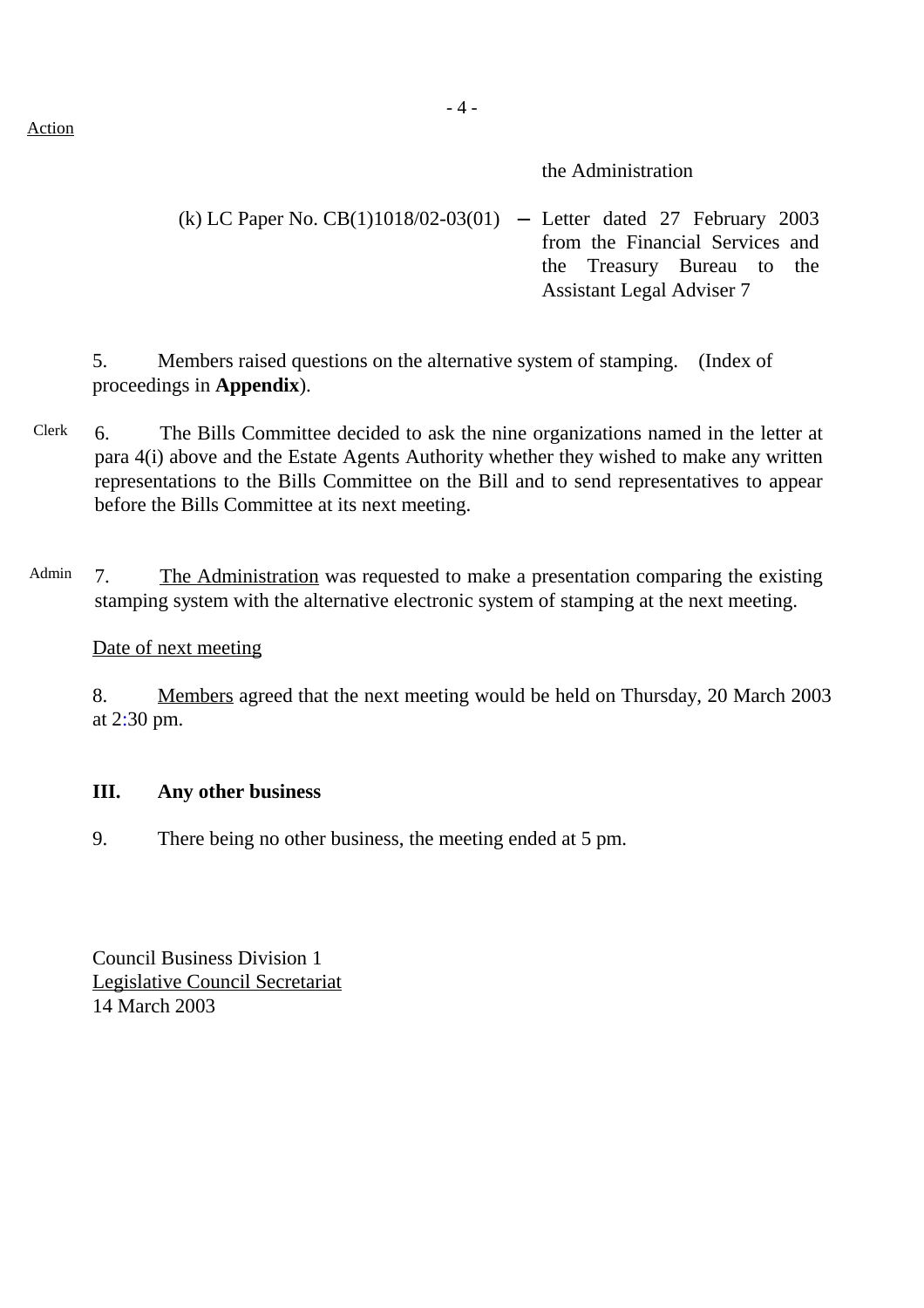# **Appendix**

# **Proceedings of the first meeting of the Bills Committee on Stamp Duty (Amendment) Bill 2002 on Thursday, 27 February 2003, at 4:30 pm in the Chamber of the Legislative Council Building**

| <b>Time</b>       | <b>Speaker</b>                                    | Subject(s)                                                                                                  | <b>Action</b>                                            |
|-------------------|---------------------------------------------------|-------------------------------------------------------------------------------------------------------------|----------------------------------------------------------|
| marker            |                                                   |                                                                                                             | required                                                 |
| $000000 - 000140$ | Mr Eric LI<br>Mr SIN Chung-kai<br>Mr Howard YOUNG | <b>Election of Chairman</b>                                                                                 |                                                          |
| 000141 - 000350   | Chairman<br>Mr Eric LI<br>Mr Howard YOUNG         | Opening remarks and date of<br>next meeting                                                                 |                                                          |
| 000351 - 000938   | Administration                                    | Briefing by the Administration<br>the<br><b>Stamp</b><br>Duty<br>on.<br>(Amendment) Bill 2002 (the<br>Bill) |                                                          |
| 000939 - 001035   | Chairman<br>Administration                        | consultation<br>Public<br>and<br>invitation of views from the<br>relevant industries                        |                                                          |
| 001036 - 001315   | Chairman<br>Mr Howard YOUNG<br>Administration     | Mechanism for checking the<br>authenticity and details in the<br>electronic stamp certificate               |                                                          |
| 001316 - 001333   | Chairman<br>Administration                        | Technical study of the Property<br><b>Stamping System (PSS)</b>                                             |                                                          |
| 001334 - 001447   | Chairman<br>Administration                        | Organizations consulted on the<br><b>Bill</b>                                                               |                                                          |
| 001448 - 001811   | Mr CHAN Kam-lam<br>Administration                 | Major features of the PSS                                                                                   |                                                          |
| 001812 - 001904   | Chairman<br>Mr CHAN Kam-lam<br>Administration     | Request for providing a power-<br>point presentation on the PSS<br>at the next meeting.                     | Admin to provide a<br>power-point<br>presentation of the |